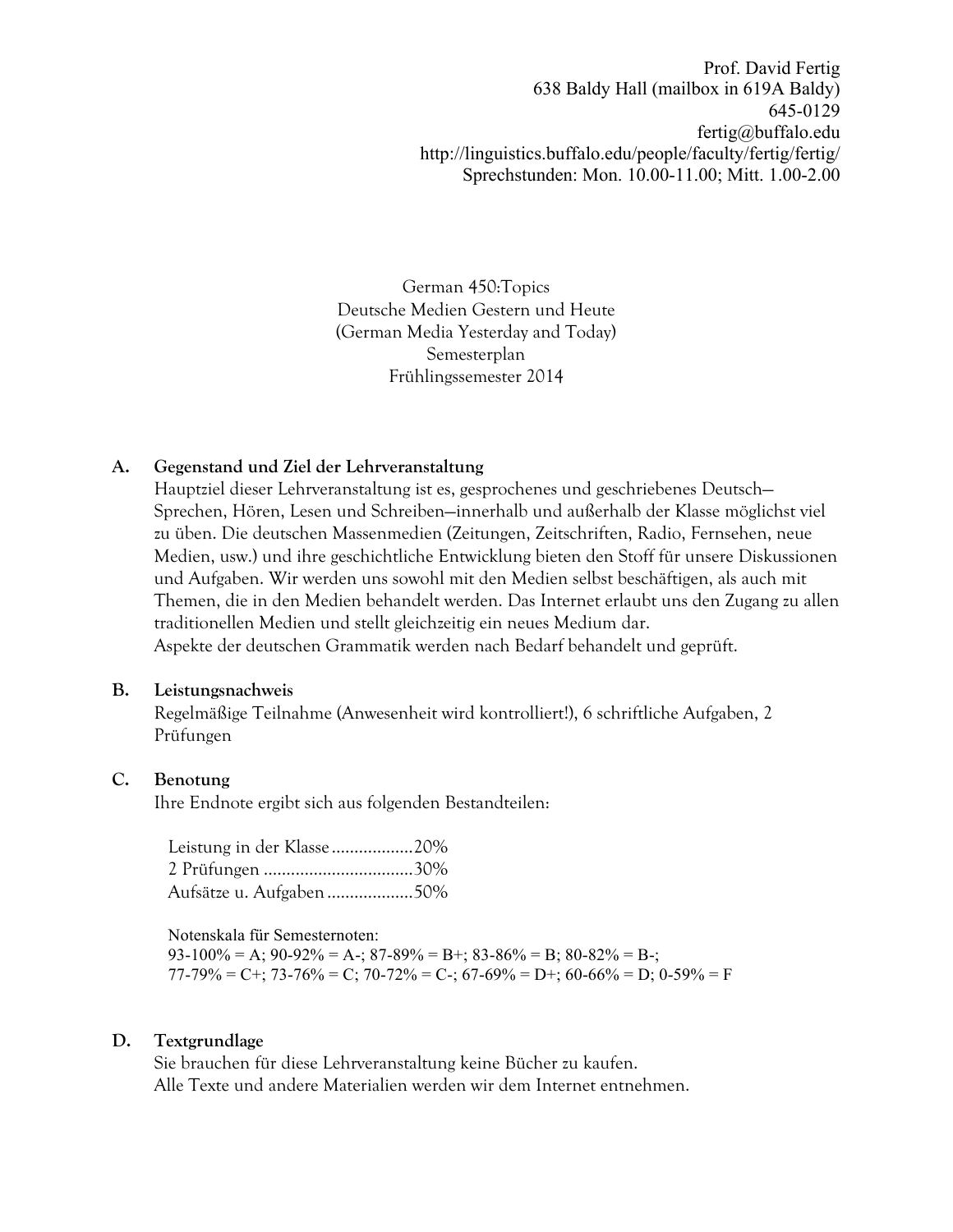#### **E. Course policies**

## *1. Attendance and participation*

Regular attendance is an essential part of successful performance in a language class, and it is one of the main factors determining the "participation" part of your grade. Poor attendance will NEVER be overlooked, regardless of how well you do on exams and homework.

Students who use electronic devices such as cell phones for texting or any other purpose that is not explicitly approved by the instructor or who read newspapers or other outside materials during class time (including the first or last minutes of class) will be charged a <u>double</u> absence for each incident.

If you must miss a number of classes due to absolutely unavoidable circumstances (such as serious illness), talk to your instructor to see if special arrangements can be made.

If you have a near-perfect attendance record and are always alert, attentive and cooperative in class, then you can expect a very high participation grade. It is unavoidable that this part of your grade is partially dependent on the subjective judgment of your instructor. If you are concerned about this part of your grade, discuss it with your instructor well before the end of the semester. S/he will let you know how you are doing and what (if anything) you could do to improve. Oral evaluations will be conducted during the last weeks of the semester.

#### *2. Homework*

There will be very frequent homework assignments throughout the semester. All assignments must be turned in on time. Failure to hand in homework regularly and promptly will have the same kind of catastrophic effect on your grade as poor attendance.

#### *3. Missed tests and quizzes*

There will be no make-up tests or quizzes. This includes the final exam. If you are too ill to come to a test or quiz, contact your instructor immediately to discuss your options. Do NOT make travel plans that might conflict with the final exam or with any other test.

## *4. Incompletes*

are rarely appropriate and rarely granted in German classes. Special arrangements can sometimes be made in extraordinary circumstances (such as medical emergencies). Before approaching your instructor to discuss the possibility of an incomplete, please familiarlize yourself with UB's official policy at:

http://undergrad-catalog.buffalo.edu/policies/grading/explanation.shtml#incomplete

### *5. Academic Integrity*

All students should be sure that they understand the University's Academic Integrity policy before completing any assignments or taking any tests. If you have any questions or concerns about the policy, please discuss them with your instructor. You will find the policy at: http://undergrad-catalog.buffalo.edu/policies/course/integrity.shtml

## *6. Accessibility Resources*

If you require classroom or testing accommodations due to a disability, please contact Accessibility Resources, located at 25 Capen Hall. AR can be reached by phone at (716) 645-2608 or by email at stu-accessibility@buffalo.edu. Please inform your instructor as soon as possible about your needs so that we can coordinate your accommodations.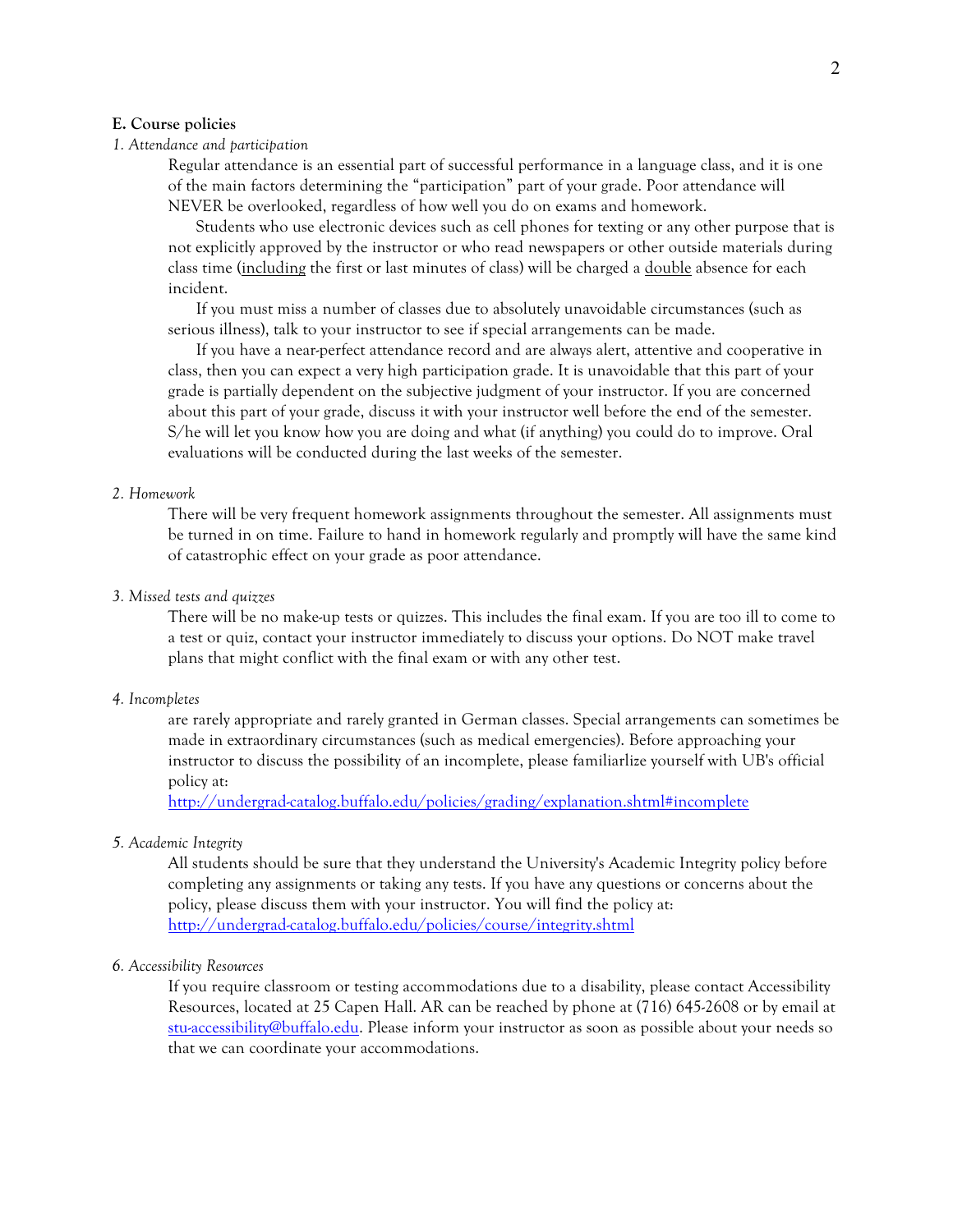| By the end of this course, students should be     | <b>Method of assessment</b>                  |  |
|---------------------------------------------------|----------------------------------------------|--|
| able to                                           |                                              |  |
| name and describe major German newspapers         | written assignment 1, test 1                 |  |
| describe the invention and historical development | written assignment 2, test 1                 |  |
| of the printing press                             |                                              |  |
| name and describe examples of different kinds of  | test 1                                       |  |
| German magazines                                  |                                              |  |
| describe the use of mass media in World War II    | written assignment 3, test 1                 |  |
| and in East and West Germany                      |                                              |  |
| compare and contrast television programming       | written assignments 4 and 5, test 2          |  |
| and viewing habits in Germany and the U.S.        |                                              |  |
| compare and contrast attitudes toward and use of  | writing assignment 6, test 2                 |  |
| the Internet and social media in Germany and the  |                                              |  |
| U.S.                                              |                                              |  |
| discuss interesting linguistic and visual         | test 2                                       |  |
| characteristics of German advertising             |                                              |  |
| show significant improvement in their             | daily class discussions, written assignments |  |
| grammatical accuracy in spoken and written        |                                              |  |
| German                                            |                                              |  |
| show significant improvement in their general     | daily class discussions                      |  |
| conversational fluency in German                  |                                              |  |

| Learning outcomes and assessment for German Media Yesterday and Today |  |  |
|-----------------------------------------------------------------------|--|--|
|                                                                       |  |  |